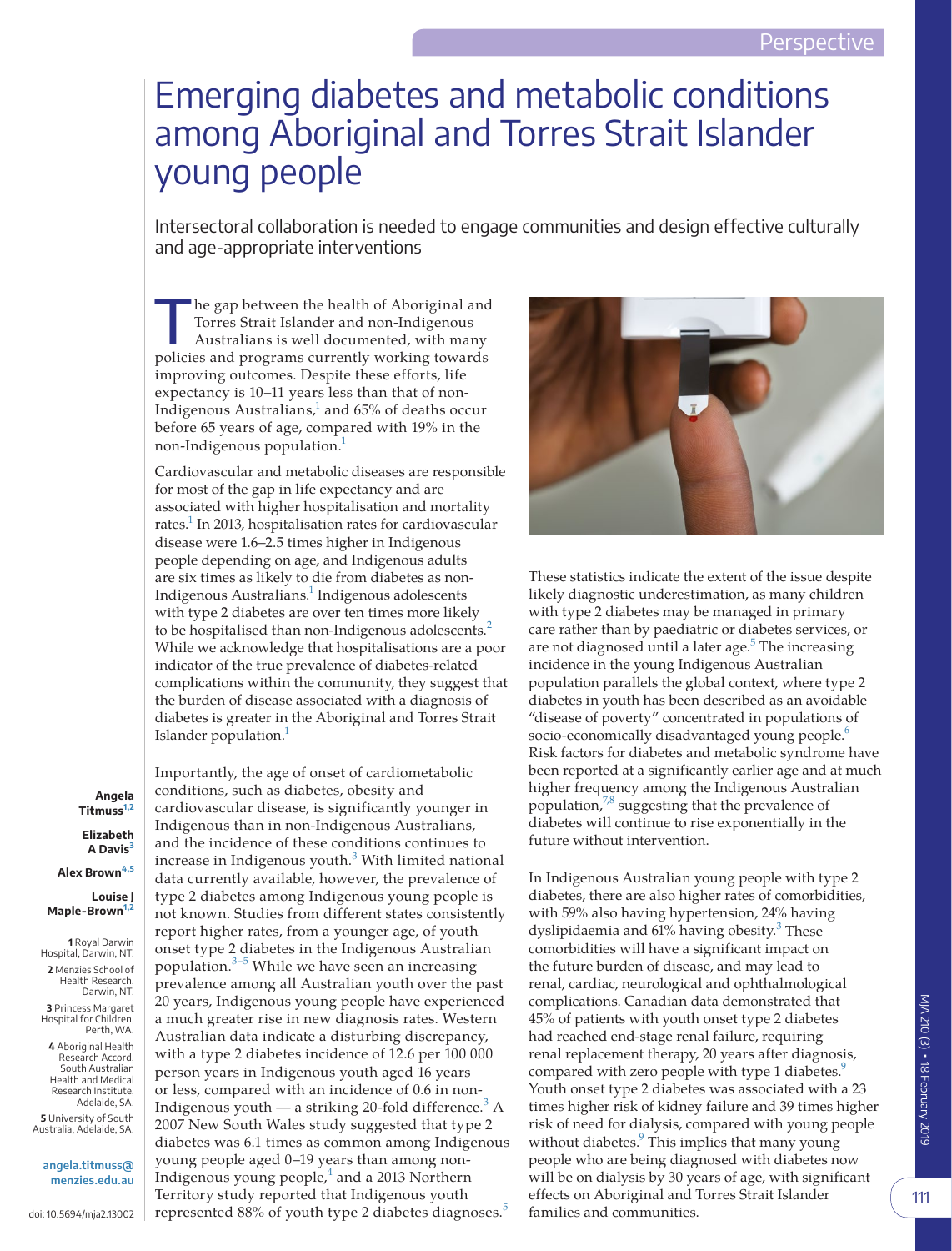Global reports also suggest that the pathophysiology, phenotype, treatment response and prognosis of youth onset diabetes differ significantly from later onset diabetes[.10](#page-3-8) This contributes to greater concern regarding the future health of young people, as youth onset diabetes (defined as that diagnosed before the age of 25 years) appears to progress more rapidly, be more difficult to treat, have more comorbidities, and have a higher risk of complications. There is also a greater risk of mental health concerns, and the diagnosis of diabetes appears to worsen any preexisting comorbidities, $\frac{1}{11}$  which is of great concern in an already very vulnerable population. Type 2 diabetes is known to carry a burden of stigma, potentially further isolating young people, $6,10$  and there has been a lack of research focusing on strengths or resilience factors that would enhance engagement and self-management.<sup>[6](#page-3-5)</sup>

Experience internationally from other First Nations populations suggests a stark trajectory ahead for Australia, as emerging cardiometabolic disease develops among Indigenous Australian young people, with associated early morbidity and mortality. Among First Nations peoples of Canada, 43% of children born to mothers diagnosed with type 2 diabetes before 18 years of age developed diabetes by 10–19 years of age and 25% developed diabetes by 7 years of age. $^{11}$  Intergenerational and epigenetic factors have been suggested as important potential contributory factors in understanding increasing diabetes rates in Indigenous young people.<sup>12,13</sup> Changes in DNA methylation may be induced by the in utero environment, with lifelong metabolic risk possibly influenced by the timing of exposure, although limited longitudinal data are currently available.<sup>14</sup>

Work among the Pima Indian peoples of Arizona has explored intergenerational risk. A 3.7-fold higher risk of type 2 diabetes was reported in Pima Indian children exposed to intrauterine hyperglycaemia compared with siblings who were born before the mother developed diabetes, and these children also had a higher body mass index, suggesting that the intrauterine environment may be more important than underlying genetic risk.<sup>13</sup> The risk of diabetes at 10–14 years of age was 16.9 (95% CI, 4.1–70.8) times higher in overweight American Indian children than normal weight children, and children who already demonstrated impaired glucose tolerance at 5–9 years of age had a 188.2 (95% CI, 43.8–808.0) times greater risk of developing diabetes by 10–14 years of age, although the small numbers of incident type 2 diabetes cases should be noted. $^{15}$  It has been suggested that 47% of type 2 diabetes in youth may be subsequent to intrauterine exposure to maternal diabetes and obesity, with each generation developing cardiometabolic disease at a younger age than the preceding generation.<sup>16</sup> However, the limitations of such studies should be acknowledged, including the inability to measure general societal changes contributing to increased prevalence of cardiometabolic conditions in some populations.

Comprehensive strategies, action plans and both funding and better communication across sectors (health, education, infrastructure and local government) and departments are required to address obesity, diabetes and metabolic risk among Indigenous young people in Australia. It requires a radical rethinking of our current approach which is failing Aboriginal and Torres Strait Islander young people and communities, and a commitment to reconsider the paradigm, to be open to innovative approaches and the involvement of multiple sectors.

It is critical that we act now to prevent these emerging public health issues, with engagement of Indigenous communities in the design of interventions being crucial. A suite of interventions across the life course are required, targeting children and young people before they develop disease, particularly childhood obesity, as well as targeting their parents to prevent intergenerational transmission of metabolic risk. The in utero period and first 5 years of life are influential in terms of the long term risk of chronic disease, and we propose that identifying and improving childhood metabolic health be a targeted priority of health services. Key time points for intervention to prevent intergenerational metabolic disease are before conception (optimising general health of women of child bearing age), during pregnancy (optimising health and diagnosing and managing any chronic disease early), after pregnancy (optimising health and improving rates of breastfeeding to reduce risk of obesity and diabetes in children of women with diabetes), and in early childhood (encouraging healthy feeding practices and physical activity, and preventing childhood obesity).

Public health approaches and intersectoral collaboration are needed to address these issues, engage communities, and design effective and culturally and age appropriate interventions. Simple public health messages, such as breastfeeding initiation and continuation for more than 4 months, and smoking cessation and prevention of uptake in young people offer possible points of intervention to reduce later metabolic risk, with limited breastfeeding and early smoking both shown to increase the risk of young onset obesity and diabetes.<sup>17,18</sup> International studies demonstrate that interventions targeting high risk 7–10-year-old children and engaging families and school staff, as well as peers as mentors, in culturally appropriate ways can be effective in reducing risk factors for type 2 diabetes and metabolic disease.<sup>18</sup> In conjunction with targeted programs, the political commitment for broad system changes across sectors, with adequate resourcing, is required in order to address entrenched socio-economic inequities.

Collaboration between clinicians and researchers across Australia is required to establish the true prevalence and disease burden of type 2 diabetes among Indigenous young people. We need to hear from young people and families as to how diabetes and health are conceptualised amid the many competing priorities of life, aiming to improve models of care and educational strategies. Despite the high risk of cardiometabolic diseases within the Indigenous population, and our knowledge that this occurs from a young age, annual screening rates for type 2 diabetes vary from 0 to 43% across Australia, with particularly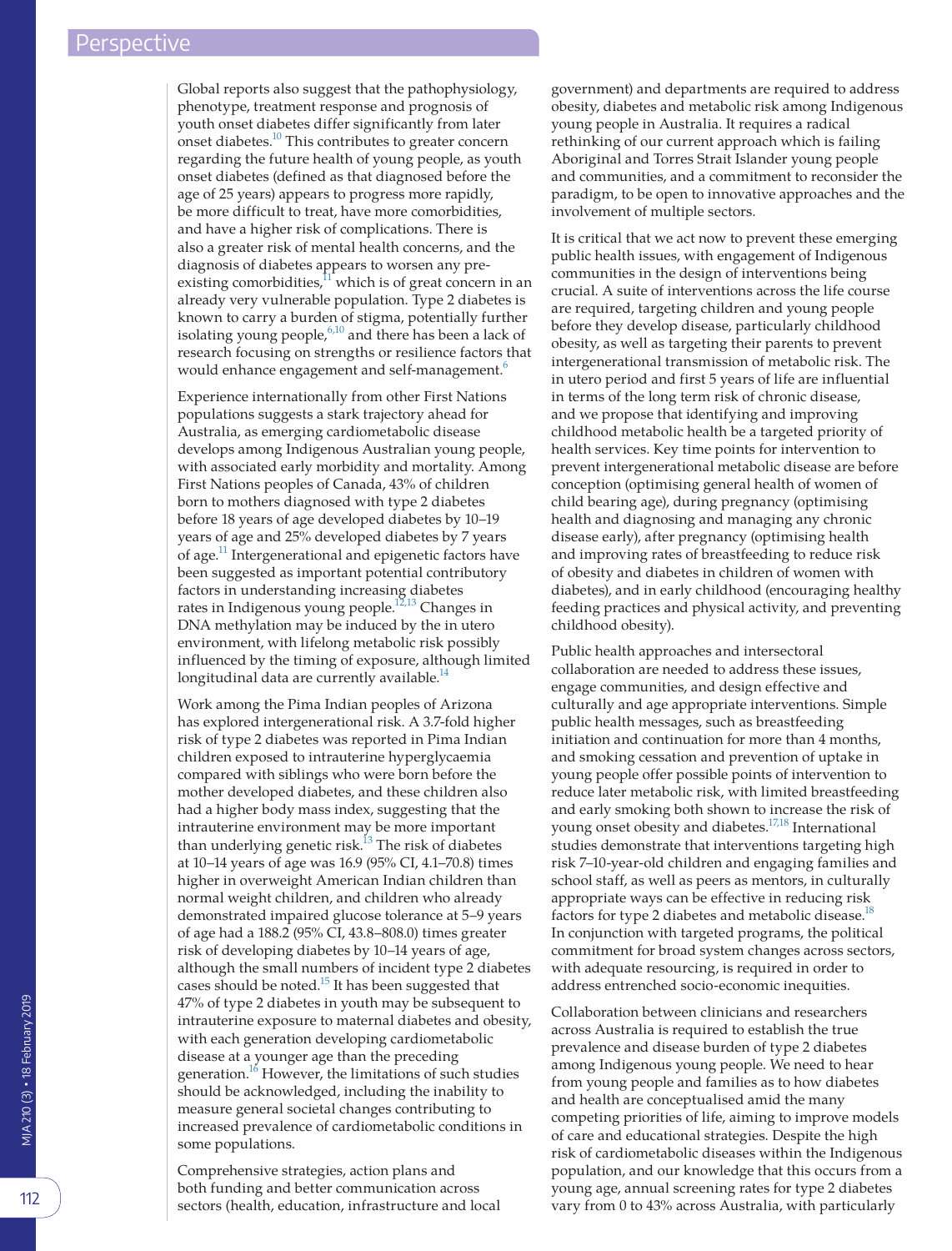low rates reported in younger adults.<sup>19</sup> Increased screening rates, especially in areas of established high risk, may contribute to earlier diagnosis and management of diabetes, and so improve long term outcomes. The "diabetes story" needs to truly engage with Indigenous people and be seen as a national priority. We need to act now to prevent a further increase in cardiometabolic conditions among children and young people, which will have long lasting impacts on Aboriginal and Torres Strait Islander communities.

**Acknowledgements:** We acknowledge other members of the Hot North Diabetes in Youth collaboration (Northern Australia Tropical Disease Collaborative Research Program, NHMRC project grant 1131932): Peter Azzopardi, Elizabeth Barr, Paul Bauert, Gavin Cleland, Christine Connors, James Dowler, Sandra Eades, Keith Forrest, Aveni Haynes, Renae Kirkham, Elizabeth Moore, Vicki O'Donnell, Glenn Pearson, Lydia Scott, Jonathan Shaw, Sally Singleton, Ashim Sinha and Mark Wenitong. Angela Titmuss is supported by an NHMRC Postgraduate Scholarship and RACP Woolcock Scholarship. Alex Brown is supported by an NHMRC Research Fellowship (1137563). Louise Maple-Brown is supported by an NHMRC Practitioner Fellowship (1078477).

**Competing interests:** No relevant disclosures.

**Provenance:** Not commissioned; externally peer reviewed. ■

© 2019 AMPCo Pty Ltd

References are available online.